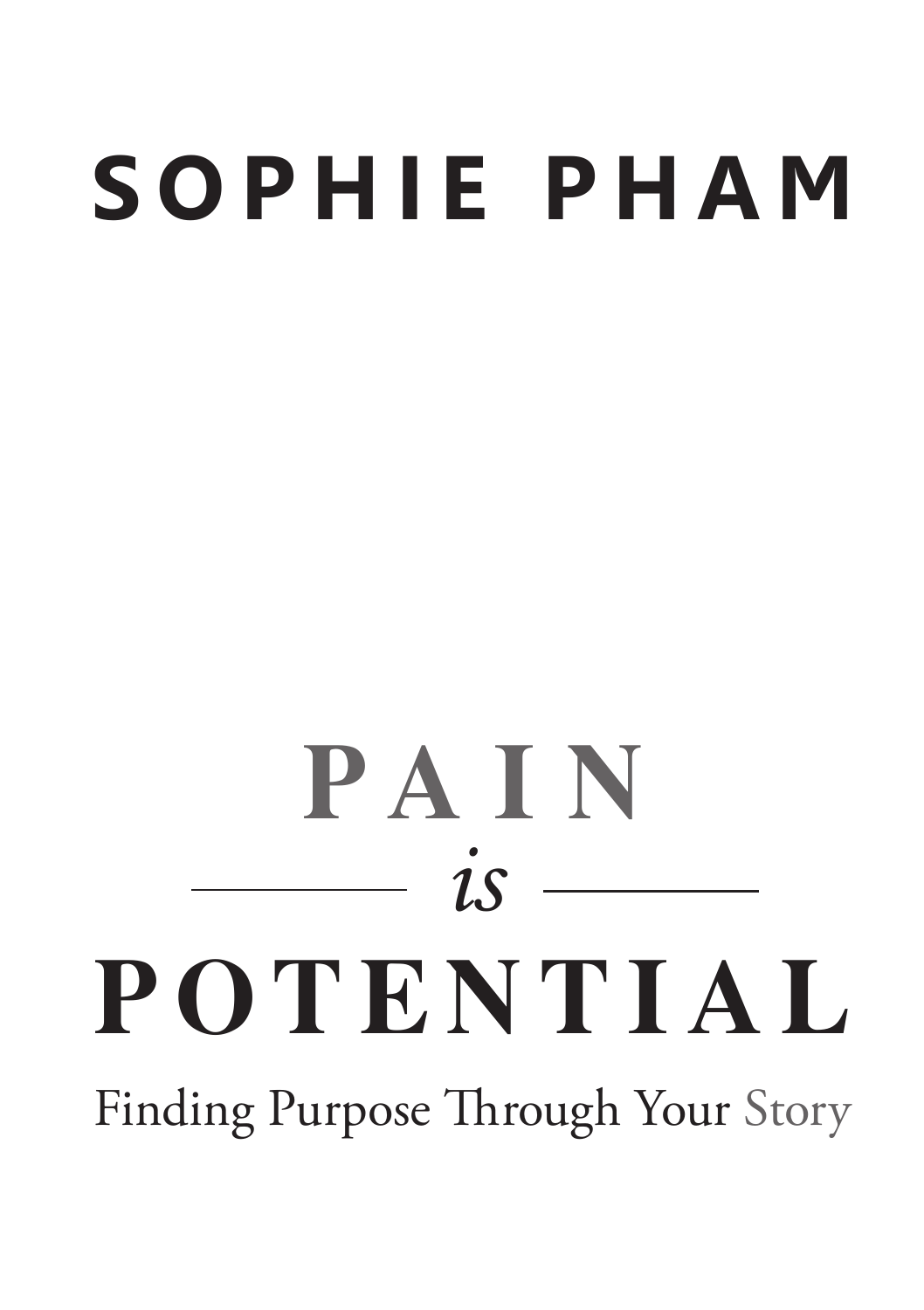First published in 2016 by The Introvert Project © Sophie Pham 2016

The moral rights of the author have been asserted

All rights reserved. Except as permitted under the *Australian Copyright Act 1968* (for example, a fair dealing for the purposes of study, research, criticism or review), no part of this book may be reproduced, stored in a retrieval system, communicated or transmitted in any form or by any means without prior written permission.

All inquiries should be made to the author.

National Library of Australia Cataloguing-in-Publication entry:

Creator: Pham, Sophie, author.

Title: Pain is potential: finding purpose through your story Sophie Pham.

ISBN: 978-0-9954155-0-8

Subjects:

Self-help Personal growth **Success** Inspiration Spirituality Dewey Number: 158.1

Printed in Australia by ExcitePrint Text design by Douglas M. Williams Cover art by Nic Mason Cover photos by Ellen Hamilton Editing by Grammar Factory

#### **Disclaimer**

The material in this publication is of the nature of general comment only, and does not represent professional advice. It is not intended to provide specific guidance for particular circumstances and it should not be relied on as the basis for any decision to take action or not take action on any matter which it covers. Readers should obtain professional advice where appropriate, before making any such decision. To the maximum extent permitted by law, the author and publisher disclaim all responsibility and liability to any person, arising directly or indirectly from any person taking or not taking action based on the information in this publication.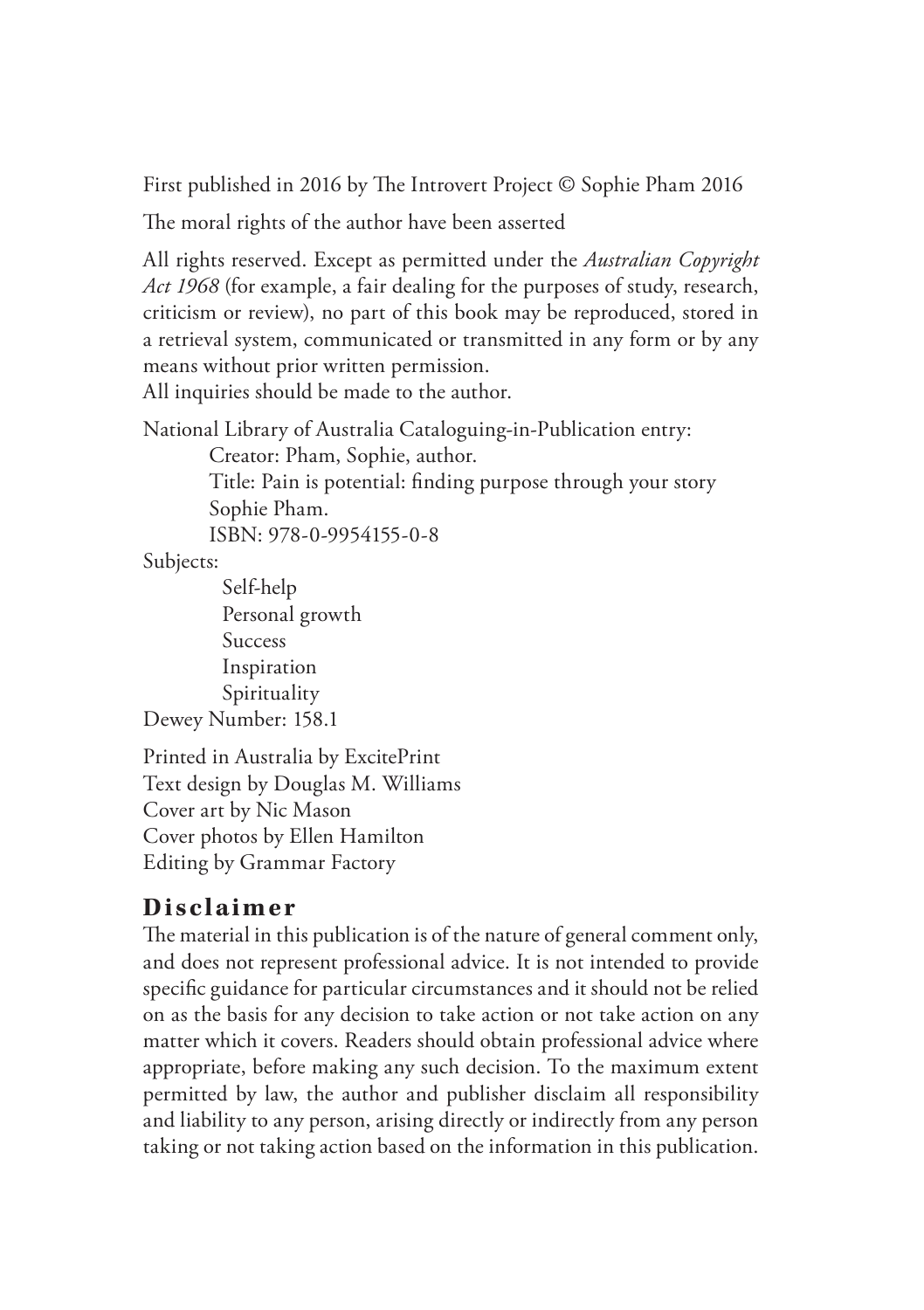This is dedicated to anyone who pursues a life of purpose and truth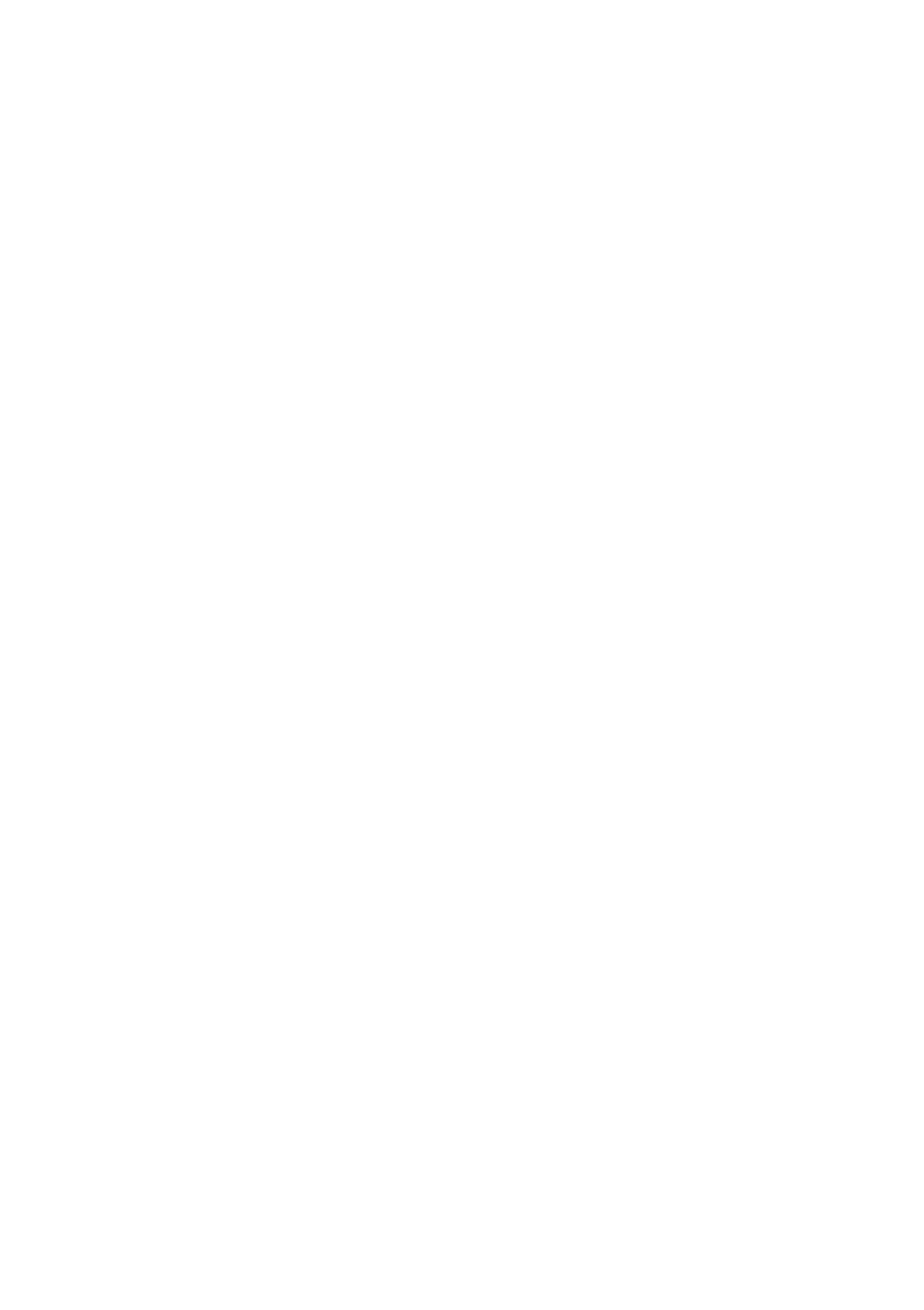## **CONTENTS**

| <b>INTRODUCTION</b>         | $\mathbf{1}$ |
|-----------------------------|--------------|
| Self-realisation            | 3            |
| Self-actualisation          | 3            |
| PART I: SELF-REALISATION    | 5            |
| <b>PAIN</b>                 | 7            |
| The Origin of Pain          | 9            |
| The Result of Pain          | 13           |
| <b>COGNITION</b>            | 29           |
| Practise Solitude           | 31           |
| Relationships as Teachers   | 38           |
| <b>RECOGNITION</b>          | 47           |
| <b>Confront Your Fear</b>   | 49           |
| Awaken to the Truth         | 55           |
| Return to Love              | 62           |
| PART II: SELF-ACTUALISATION | 75           |
| <b>PURPOSE</b>              | 77           |
| Your Message                | 79           |
| <b>Your Passion</b>         | 82           |
| <b>Your Flow</b>            | 85           |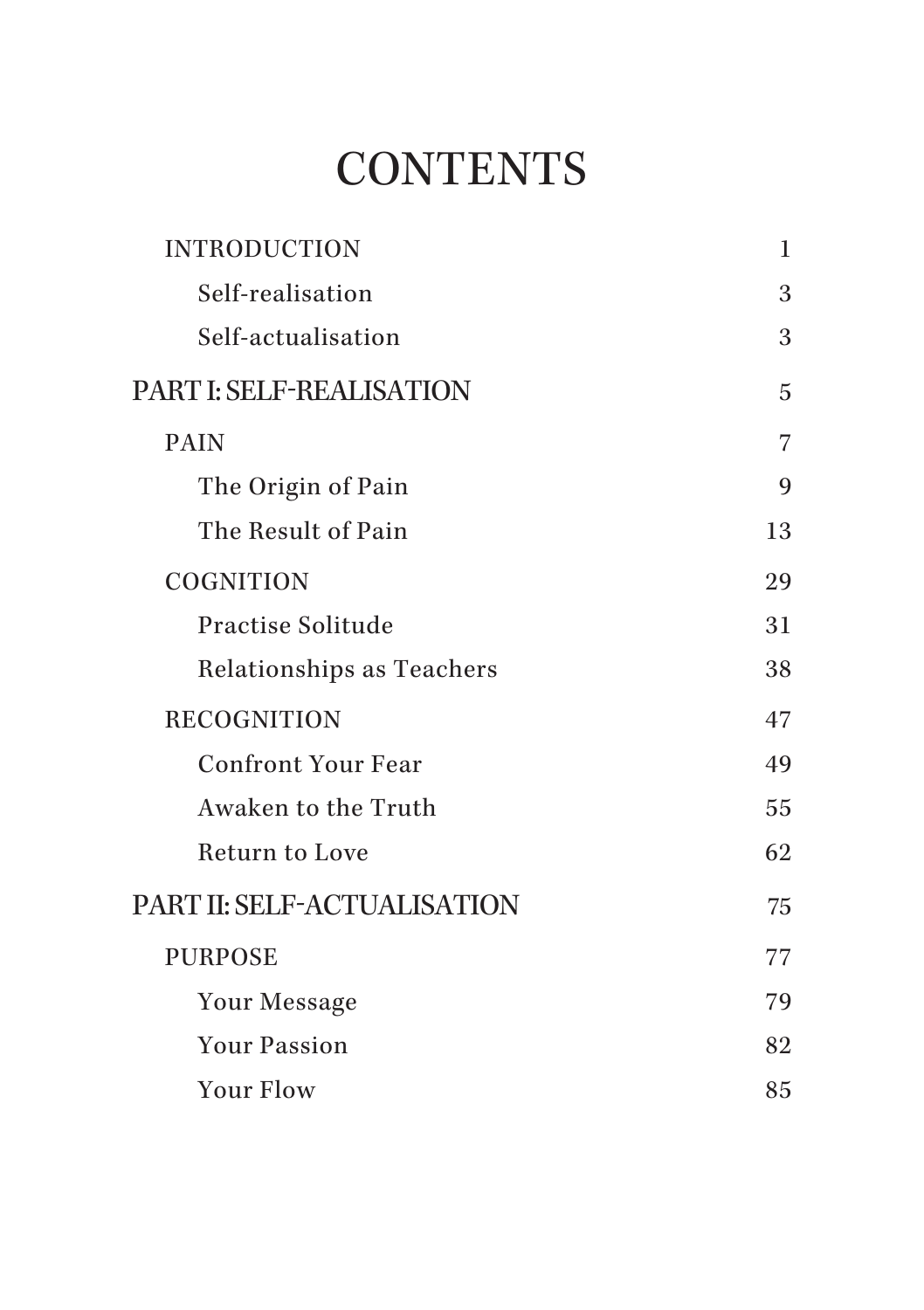| <b>EXPERIENCE</b>            | 89  |
|------------------------------|-----|
| <b>Your Current Skills</b>   | 90  |
| <b>Your Future Skills</b>    | 94  |
| <b>CONTRIBUTION</b>          | 101 |
| <b>Your Tribe</b>            | 102 |
| <b>Your Mission</b>          | 107 |
| <b>POTENTIAL</b>             | 117 |
| The Committed Mind           | 119 |
| Aligned Action               | 123 |
| <b>CONCLUSION</b>            | 129 |
| Discovering Pain             | 130 |
| <b>Finding Potential</b>     | 131 |
| <b>Your Initiation</b>       | 132 |
| <b>Beyond Potential</b>      | 133 |
| SELF-ACTUALISATION WORKSHEET | 135 |
| <b>MISSION STUCTURE</b>      | 139 |
| <b>ACKNOWLEDGEMENTS</b>      | 141 |
| <b>ABOUT THE AUTHOR</b>      | 143 |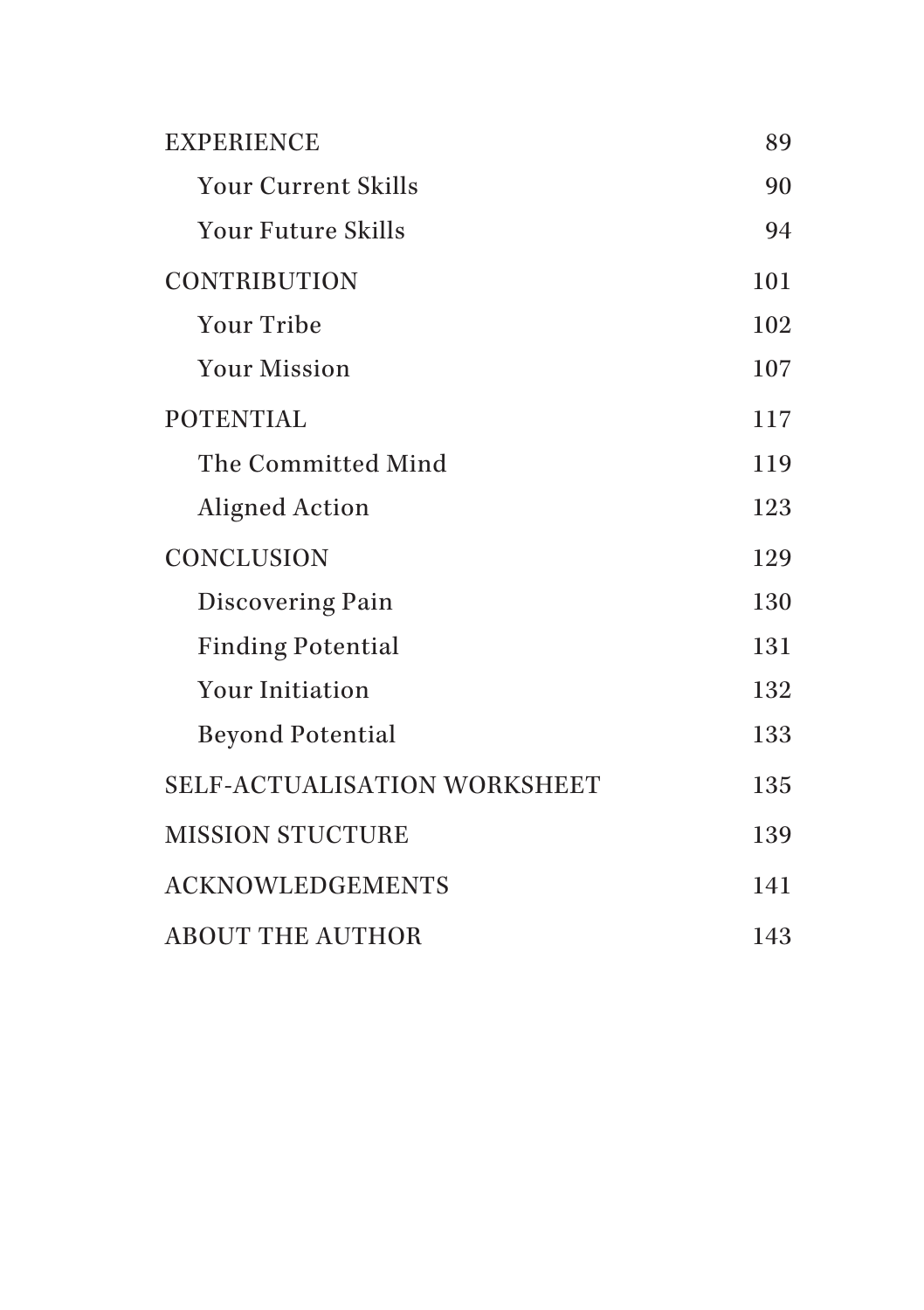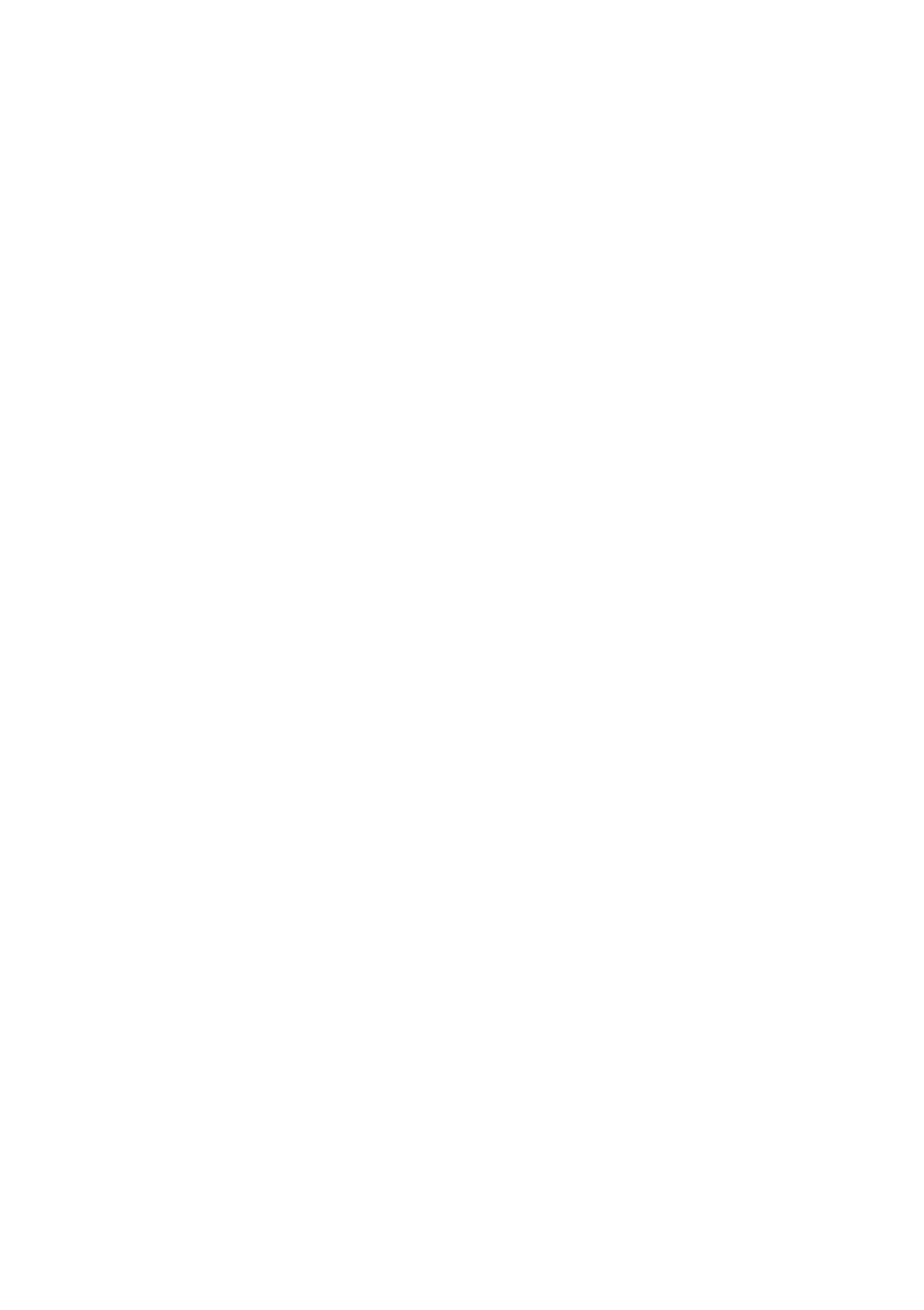## INTRODUCTION

I FOUND MY potential in 2013, when I confronted what was my deepest fear. I was twenty-two and had a history of promiscuity, depression, eating disorders, alcoholism and violence. I had been carrying a false identity that caused me to self-sabotage, in denial of self-love and love for others.

This stemmed from the pain that I had experienced, both as a child and growing up. It stemmed from trauma.

We all experience pain. It is a crucial part of human life. Our pain may find expression as sadness, anger, anxiety, various mental disorders or addiction. All pain impinges on our personal freedom. It limits our ability to live an enriching life.

As pain is embedded in our personal stories, it becomes integrated with who we are and, subsequently, who we can become. In this book, I show you how we can transform our pain to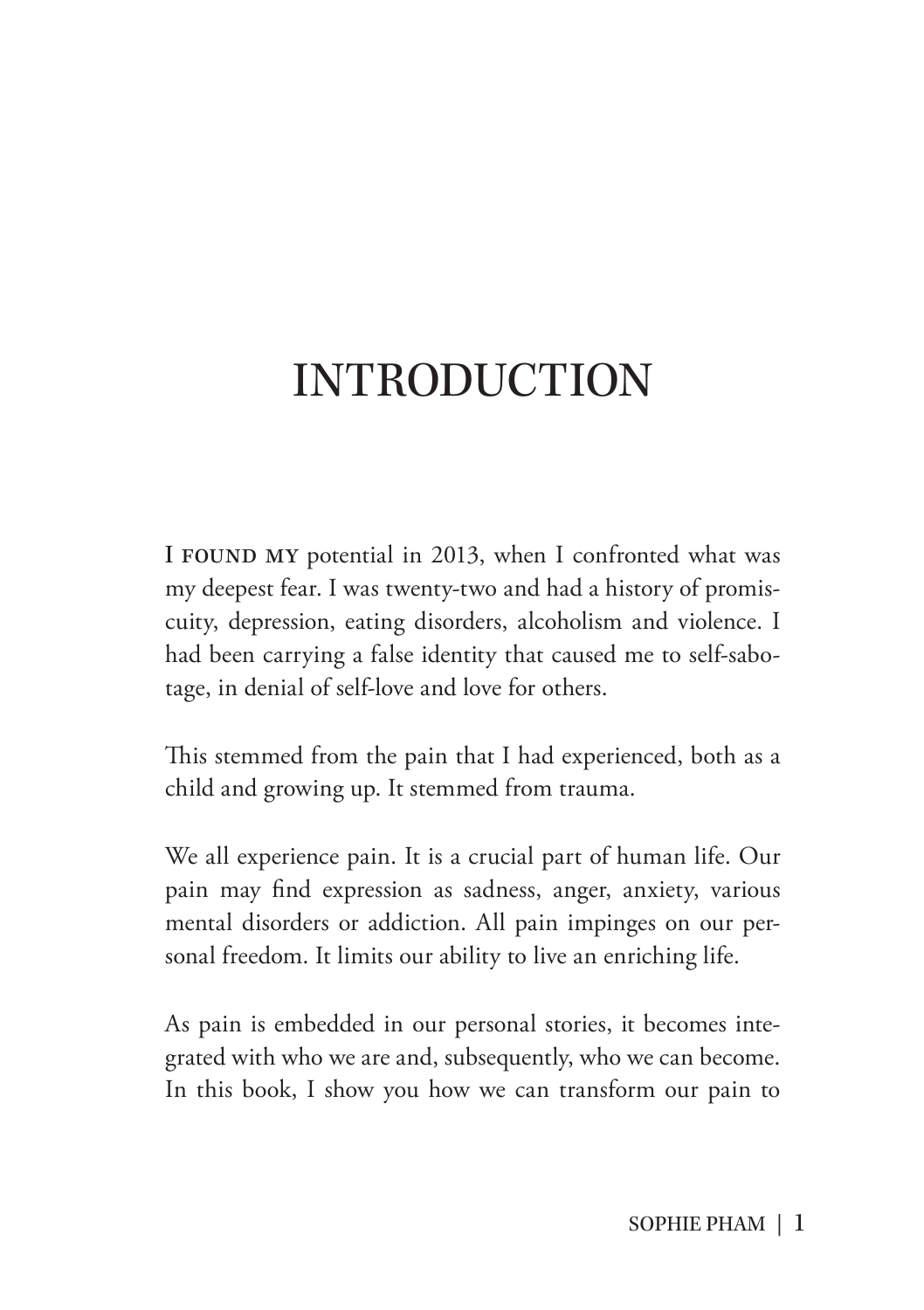find our potential. This book is a guide towards finding your purpose.

I discovered my fear and false perception when I expressed love to a man for the first time. This act revealed my resistance to love. Through the destruction of my false identity, my true identity emerged. In discovering my true self, I was able to connect with my purpose.

I have written this book to share everything that I have learnt about discovering your true self and finding your purpose in the world. Our intimate relationship with our pain gives us a profound understanding of that pain. And our transformation of this pain allows us to be of service to those experiencing the same challenges.

We each have potential that extends far beyond what we allow ourselves to realise. This book is your invitation to an empowering, inspiring and rewarding life that lies outside your current identity.

Through my own journey, I have come to understand how pain is the beginning of great strength. I founded The Introvert Project as the expression of my mission. It is the embodiment of my self-actualisation, which has emerged from my self-realisation. In this book, I will take you through each step of this discovery.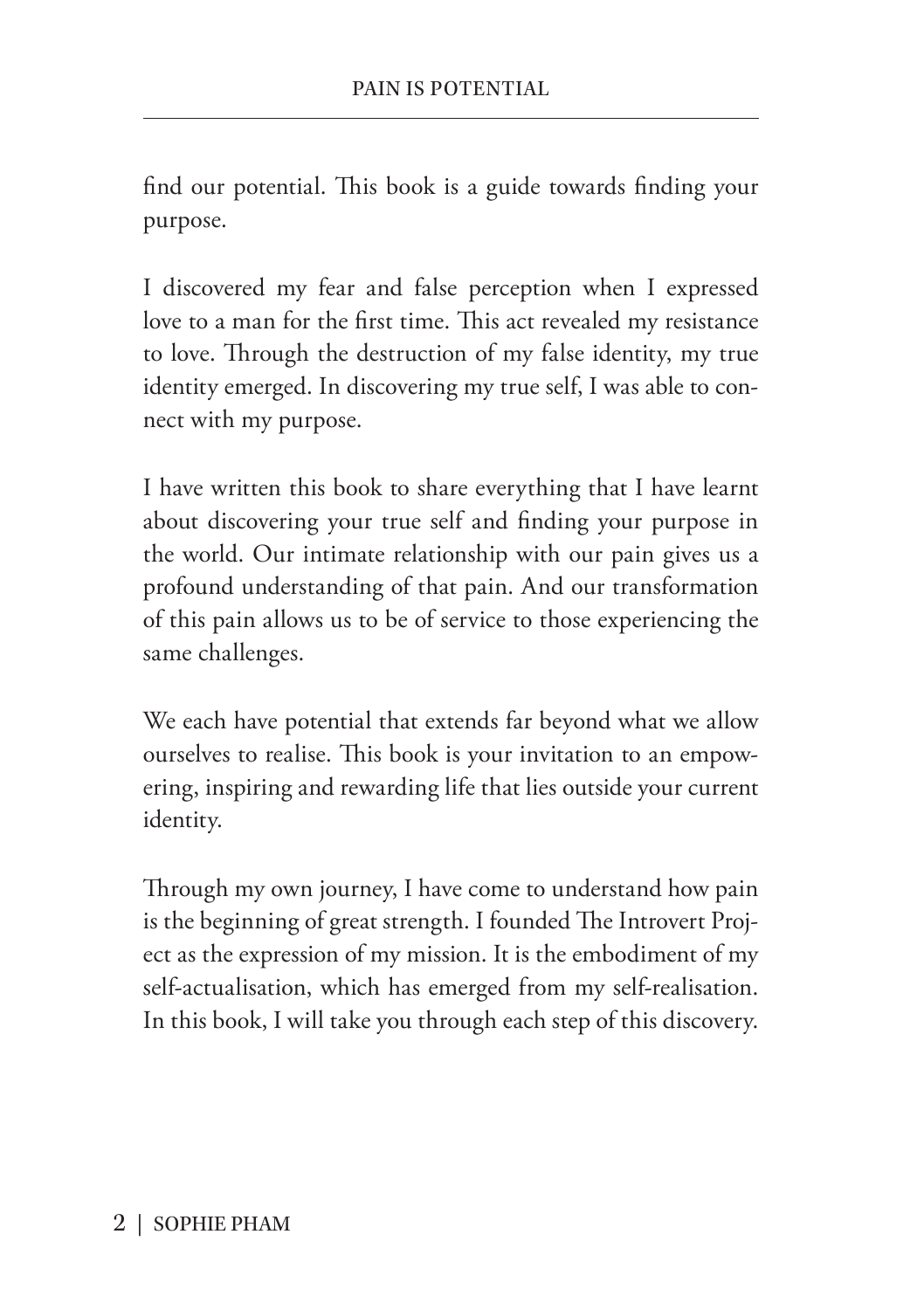I am going to share my story with you to show you how pain can transform into potential. This will be demonstrated in two parts:

### Self-realisation

In the first part of the book, I discuss self-realisation. I will explain what this really means, illustrate its benefits and walk you through the experience of it.

We have all experienced pain at some point in our lives, whether it's physical or psychological. Our pain has arisen from trauma of some kind. To avoid this pain, we develop ways of coping despite their negative consequences. These are our human addictions, which sabotage our lives.

Understanding our pain and where it comes from allows us to change our destructive patterns. Self-awareness is the beginning of our transformation. Our self-realisation is the recognition of our truth, and it is our truth that creates potential.

#### Self-actualisation

In the second part of the book, I discuss self-actualisation, which is the expression of our self-realisation in service to the world. I will guide you through the different elements and lead you towards your self-actualisation.